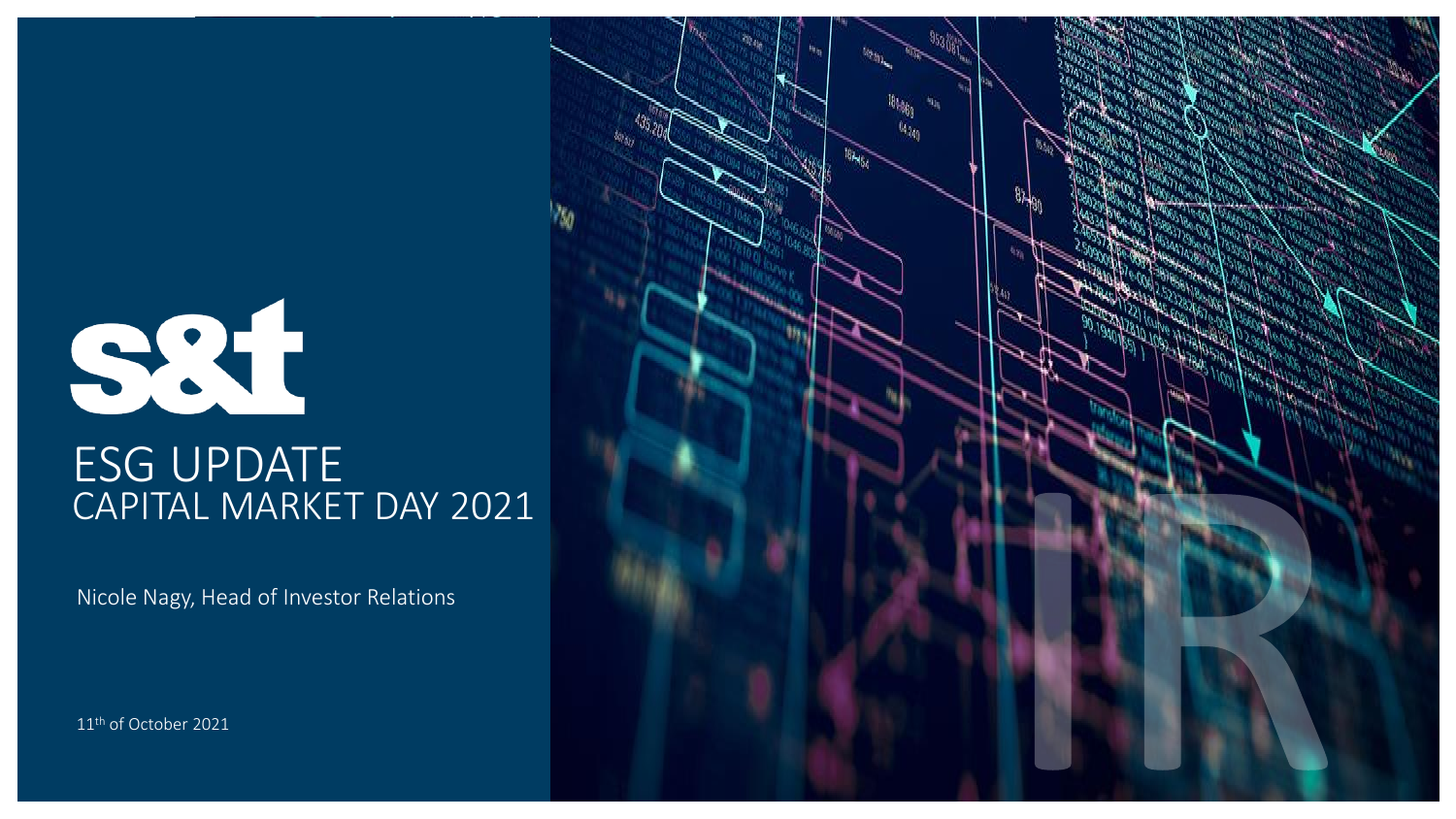# **PROUD OF OUR IMPROVED ESG RATING TO BBB (FORMER "B")**

火火



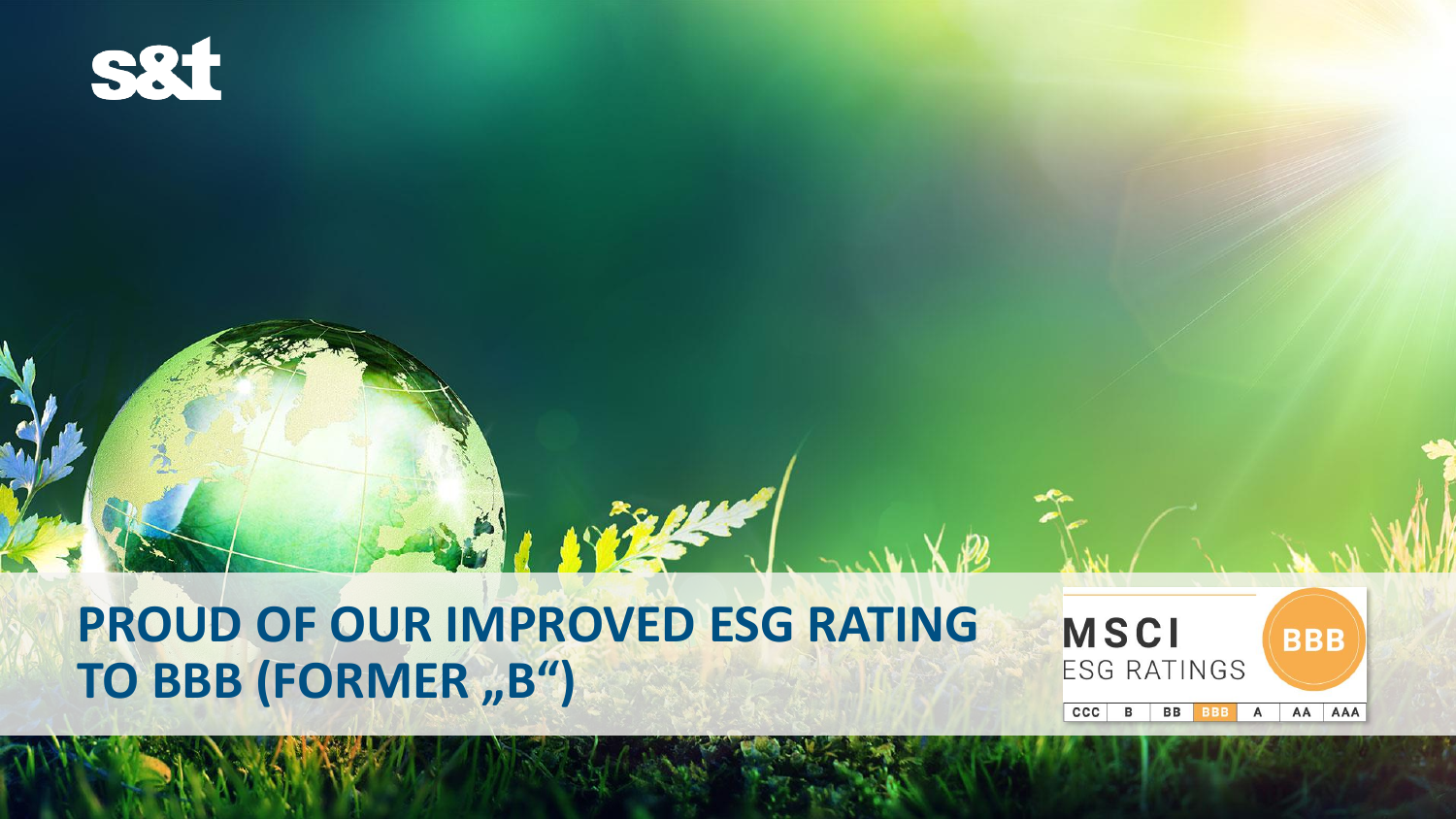### ESG 3-STEP-PLAN



### INCREASED IMPORTANCE OF ESG COMPLIANCE

- $\rightarrow$  Customers supplier evaluation also in terms of sustainability
- › Investors looking out for sustainable investment opportunities
- › Employees want to work for engaged sustainable employers
- › Legislators EU Taxonomy on increased ESG reporting requirements
- › Additional stakeholders various requirements

| Preparation scope I and II<br>Reporting expansion<br><b>ESG-Goal extension</b><br>ESG-Risk assessment<br>Update material analysis | <b>Evaluation ESG-Goals</b><br><b>Implementation Stage II</b><br>Improved reporting<br>according to recognised<br><b>ESG standards</b><br>Stakeholder dialog | Implementation stage III<br>Finalization<br><b>Continuous improvement Process</b> |
|-----------------------------------------------------------------------------------------------------------------------------------|--------------------------------------------------------------------------------------------------------------------------------------------------------------|-----------------------------------------------------------------------------------|
| Steps 2021                                                                                                                        | Steps 2022                                                                                                                                                   | Steps 2023                                                                        |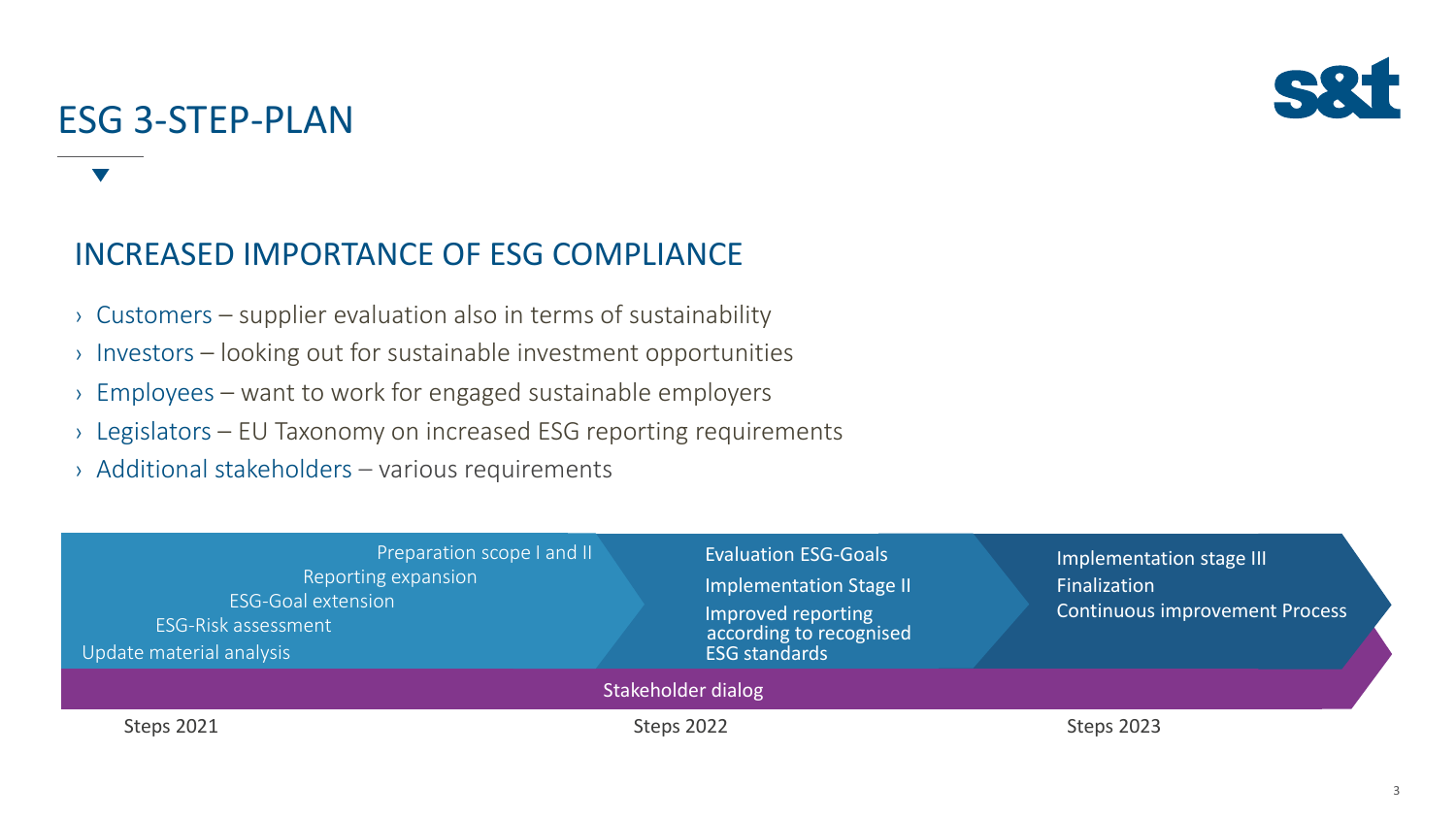### ESG FOCUS TOPICS STAKEHOLDER SURVEY AND MATERIAL ANALYSIS

 $\blacktriangledown$ 





12 main ESG risks impacting S&T identified with stakeholder analysis performed in Q3 2021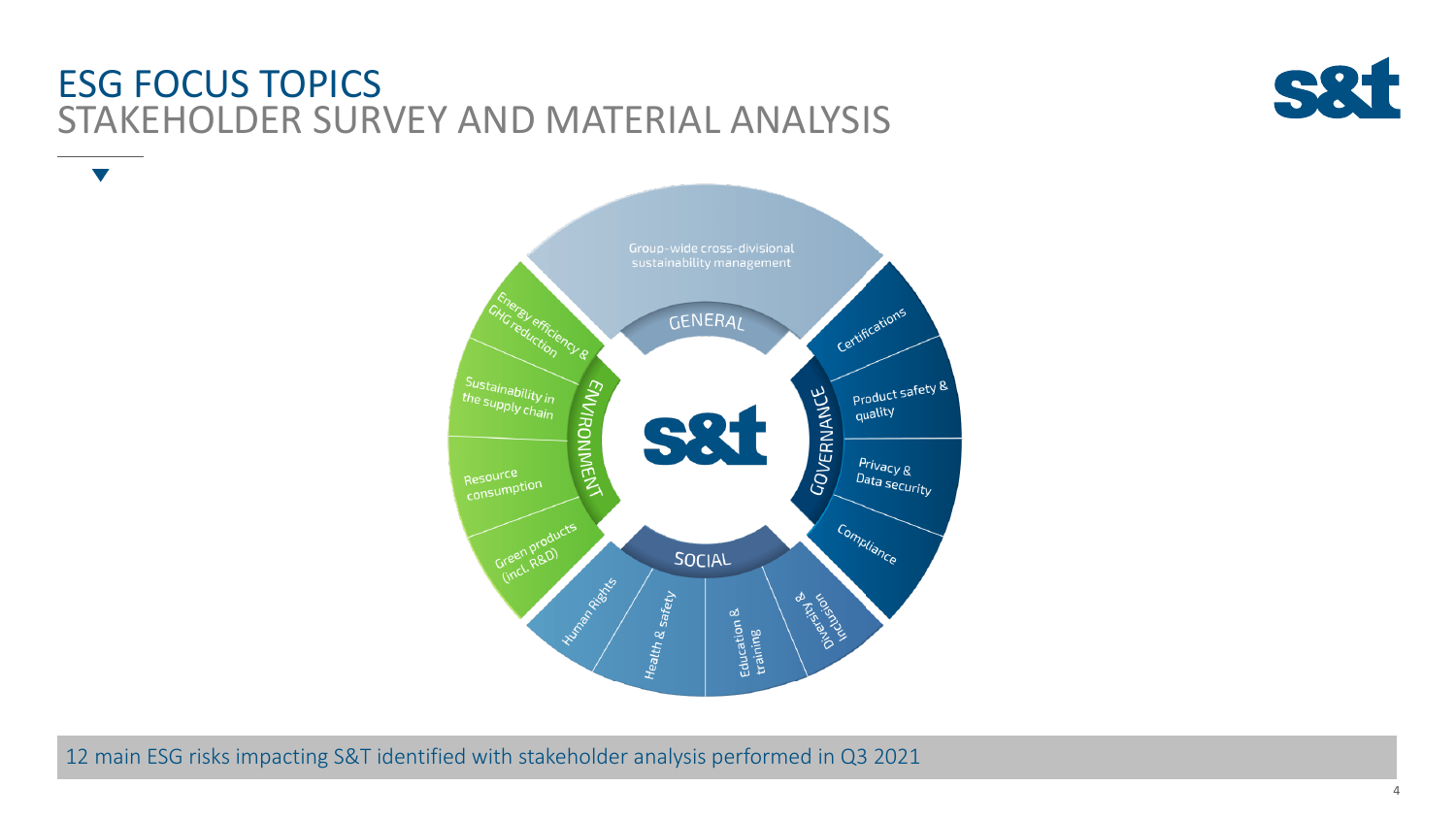### ESG FOCUS TOPICS ESG RISK IDENTIFIED AND CONTRIBUTION TO SDG GOALS



**3** GOOD HEALTH<br>**3** AND WELL-BEING  $5$  GENDER 4<sup>QUALITY</sup> **7** AFFORDABLE AND<br>CLEAN ENERGY **8** DECENT WORK AND ECONOMIC GROWTH **9 INDUSTRY, INNOVATION**<br>**4 AND INFRASTRUCTURE 13 GLIMATE** SUSTAINABLE CITIES<br>AND COMMUNITIES **12** RESPONSIBLE **AND PRODUCTION** H

 $\blacktriangledown$ 

| <b>UN SDG's</b>  | <b>S&amp;T's Contribution</b>                                                                                                                                               |
|------------------|-----------------------------------------------------------------------------------------------------------------------------------------------------------------------------|
| SDG <sub>3</sub> | <b>Medical Devices and Solutions</b><br>(e.g. Software for imaging devices and patient information systems)                                                                 |
| SDG4             | Teaching solutions (e.g. remote learning platforms),<br>School equipment (e.g. iPads and Laptops),<br>Support of employee education (e.g. opportunity for dual studies)     |
| SDG <sub>5</sub> | Equal treatment of all employees regardless of gender (e.g. Diversity Policy)<br>Enhance number of females working at S&T in management positions (e.g. Leadership Academy) |
| SDG <sub>7</sub> | Smart Energy Solutions (e.g. Smart meters)                                                                                                                                  |
| SDG8             | Provides safe and secure working environments for all workers (Code of Conduct) and<br>Obliges its suppliers to do the same (Supplier Code of Conduct)                      |
| SDG <sub>9</sub> | R&D activities (e.g. in the field of clean and environmentally technologies and industrial processes                                                                        |
| <b>SDG 11</b>    | Kontron's Transportation solutions (e.g. efficient trains)                                                                                                                  |
| <b>SDG 12</b>    | Smart factory solutions (real-time analysis of the manufacturing data $\rightarrow$ less material consumption<br>and less waste is generated)                               |
| <b>SDG 13</b>    | Reduce GHG emissions (e.g. strict travel policy, switch fleet to e-vehicles)                                                                                                |

Main ESG risks impacting S&T identified  $\rightarrow$  we focus on ESG measures in these areas and thus contribute to the achievement of 9 SDG goals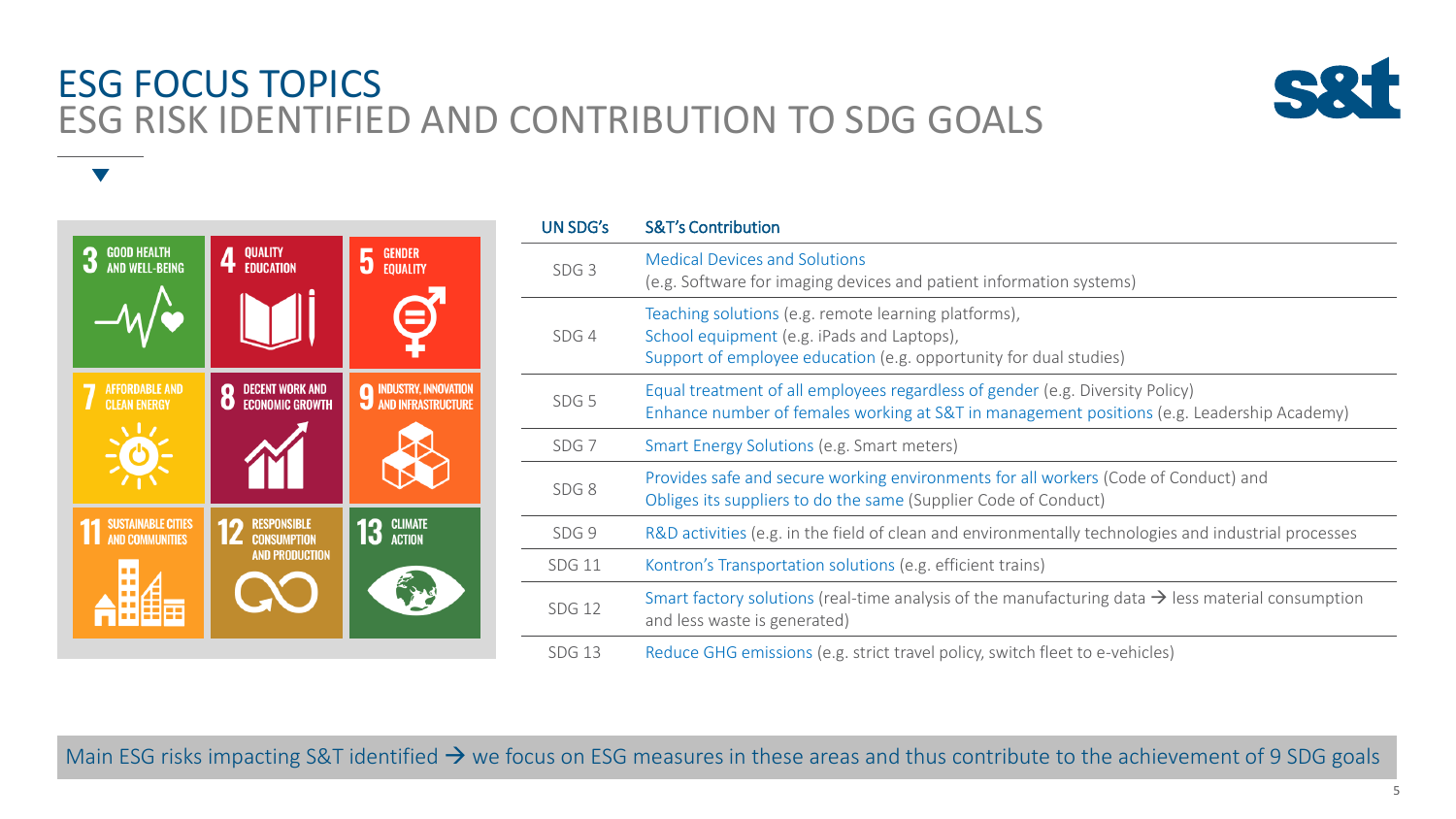

## ESG IMPROVEMENTS AND ONGOING INITIATIVES



### فصقا

COMMUTE & TRAVEL

Promotion of train travel, videoconferencing and home-office work! Where possible, the vehicle fleet will be gradually converted to e-vehicles.



#### PROMOTION OF CLEAN TECHNOLOGIES

Expansion of renewable energy usage, e.g. increased usage of photovoltaic systems



#### GROUP SUSAINABLITY MANAGER

Position of group sustainability manager was established for the coordination of ESG activities throughout the group



#### STEP-BY-STEP ESG PLAN

3 years plan to coordinate ESG topics on group level, MSCI Rating already improved to BBB, clear target to continue improvements!



#### **DIVERSITY**

#### Continue to increase share of women in S&T management positions from 21.6% up to 25.6% equaling the current gender distribution in S&T, additional female SVB Member elected (currently 40% of SVB are female), group-wide diversity policy introduced in H1 2021

#### HUMAN DEVELOPMENT



Group-wide Leadership Academy with a focus on female talents launched, increased communication of training possibilities to emloyees and the communication of training and  $\bullet$  COMMUNICATION

#### EMPLOYEE SURVEY



S&T will conduct it's first group-wide employee survey to obtain feedback from employees and further improve S&T as employer for best talent

#### AUDIT



Increased audit committee independency since June 2020, Financial expert added.

change of auditor in 2022 planned, auditor tender currently in progress.



#### STOCK OPTON PLAN & REMMUNERATION

Stock Option Plan for broad employee base established, further initiatives to secure fair and equal remuneration planned, new targets/MTI with ESG link were set up



Intensify communication with small **investors** "Kleinaktionären", e.g. new shareholder website was set up



#### PRIVACY AND DATA SECURITY

Additional Security measures implemented Further companies ISO 27001 certified New data protection training initiative started

S&T's ongoing ESG initiatives are continued and expanded, new initiatives are gradually introduced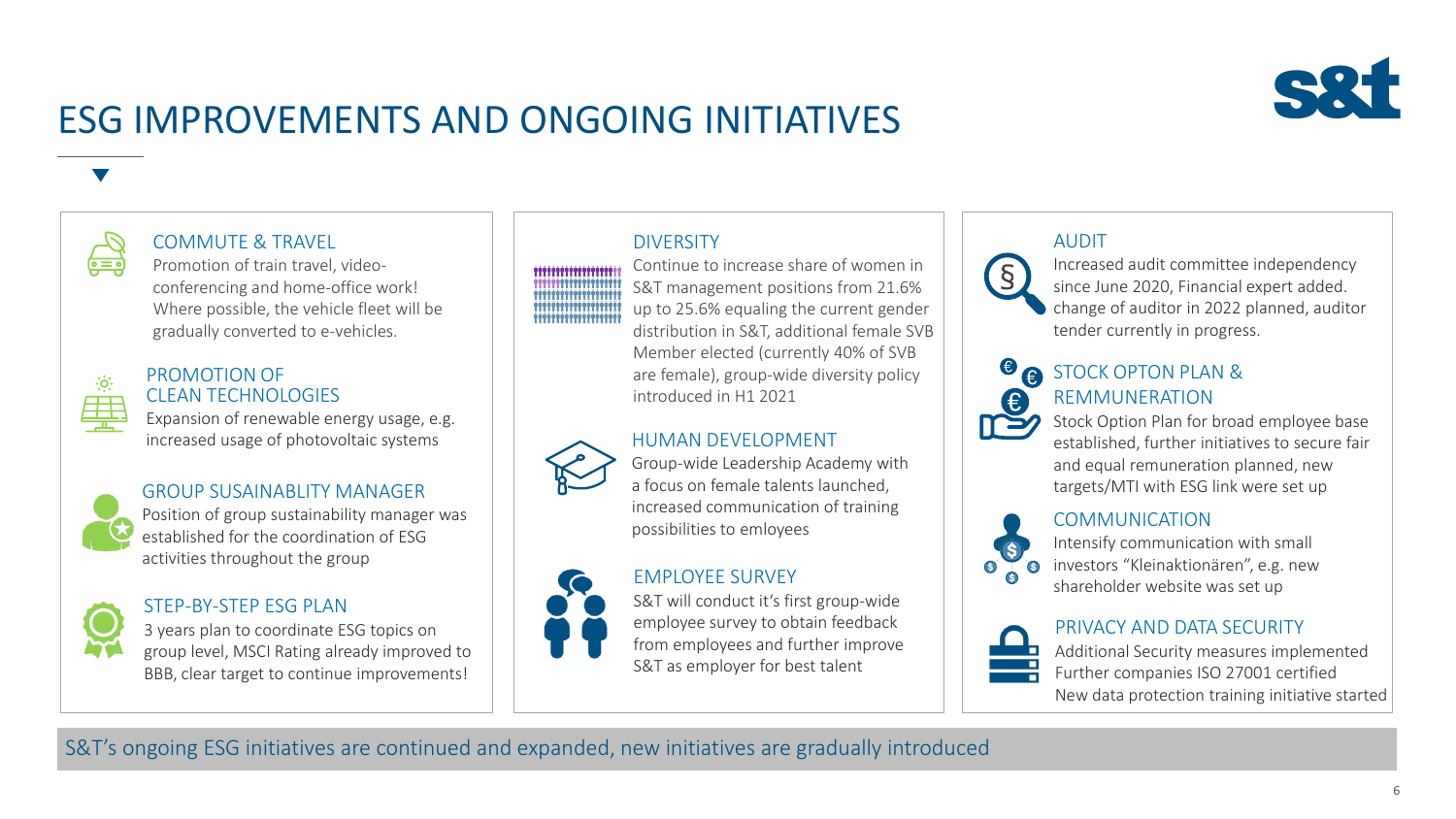

## ESG GOALS – 2020,2021 AND BEYOND

### Extended Sustainability Reporting

- › Increased number of ecological and social KPI's
- › Basis to implement scope I and II reporting
- › In line with GRI standard



#### Extensive Communication

- › Increased communication of S&T's green product solutions
- › Stronger inclusion of sustainable topics in the annual report
- › Exchange with our suppliers and evaluation of their ESG strategies



#### Quantitative ESG Goals will be defined **Contribute to S&T's Brand Awareness strategy**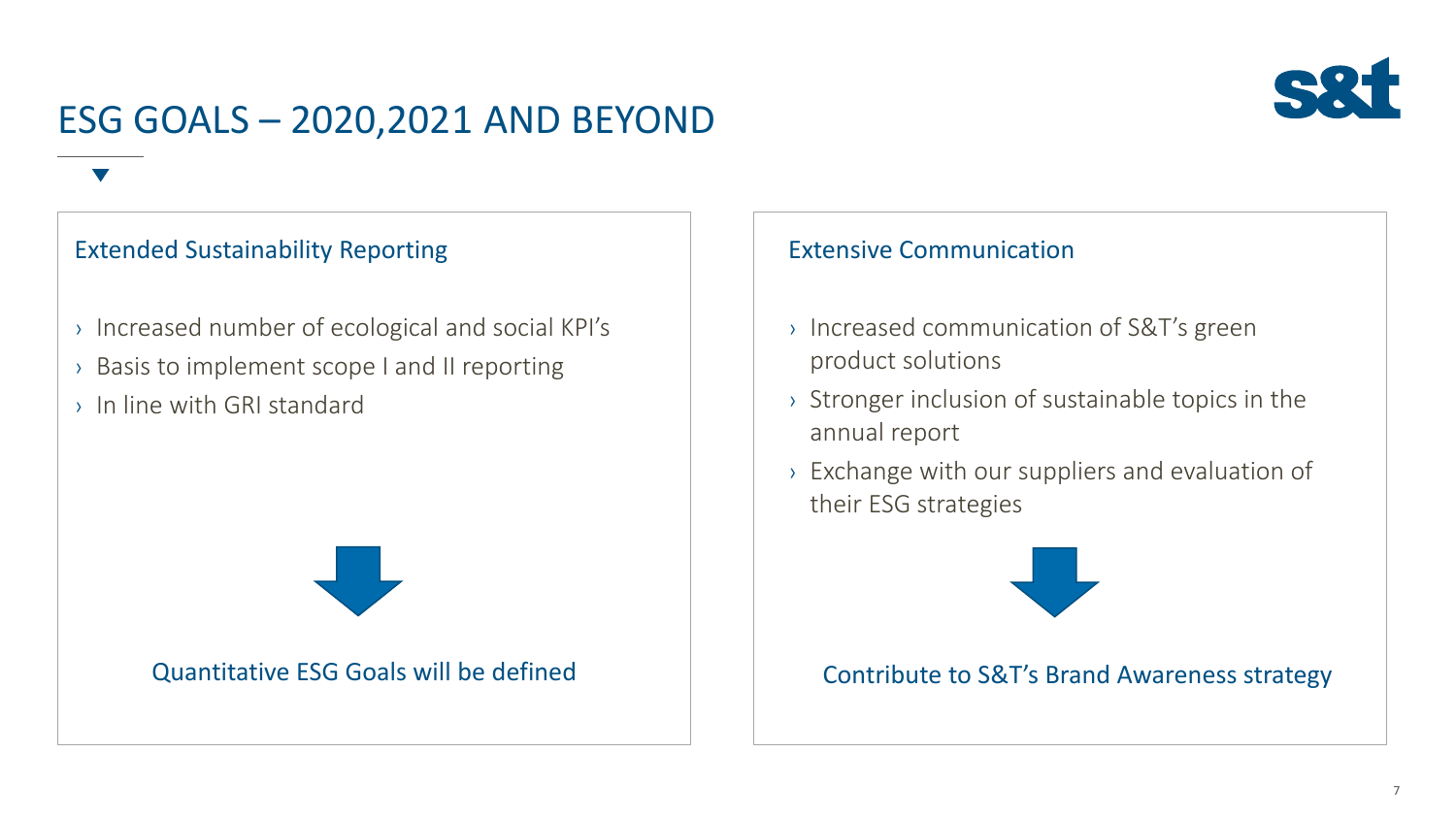### DISCLAIMER



This document includes 'forward-looking statements'. Forward-looking statements are all statements, which do not describe facts of the past, but containing the words "believe", "estimate", "expect", "anticipate", "assume", "plan", "intend", "could", and words of similar meaning. These forward-looking statements are subject to inherent risks and uncertainties since they relate to future events and are based on current assumptions and estimates of S&T AG, which might not occur at all or occur not as assumed. They therefore do not constitute a guarantee for the occurrence of future results or performances of S&T AG. The actual financial position and the actual results of S&T AG, as well as the overall economic development and the regulatory environment may differ materially from the expectations, which are assumed explicitly or implicitly in the forward-looking statements and do not comply to them. Analysts and investors, and any other person or entity that may need to take decisions or prepare or release opinions about the shares / securities issued by S&T AG are cautioned not to place undue reliance on those forward-looking statements, which speak only as of the date of this document. Past performance cannot be relied upon as a guide to future performance.

Except as required by applicable law, S&T AG undertakes no obligation to revise these forward-looking statements to reflect events and circumstances after the date of this presentation, including, without limitation, changes in S&T's business or strategy or to reflect the occurrence of unanticipated events. The financial information and opinions contained in this document are unaudited and are subject to change without notice. This document contains summarized information or information that has not been audited. In this sense, this information is subject to, and must be read in conjunction with, all other publicly available information, including if it is necessary, any fuller disclosure document published by S&T AG. None of the Company, its subsidiaries or affiliates or by any of its officers, directors, employees, advisors, representatives or agents sha be liable whatsoever for any loss however arising, directly or indirectly, from any use of this document its content or otherwise arising in connection with this document.

This document or any of the information contained herein do not constitute, form part of or shall be construed as an offer or invitation to purchase, subscribe, sale or exchange, nor a request for an offer of purchase, subscription, sale or exchange of shares / securities of S&T AG, or any advice or recommendation with respect to such shares / securities. This document or a part of it shall not form the basis of or relied upon in connection with any contract or commitment whatsoever.

This document does not constitute an offer to purchase securities in the United States, Canada, Australia, South Africa and Japan. Securities, including the bond of S&T AG may not be sold or offered for sale within the United States or to or for the account of / in favor of US citizens (as defined in Regulation S under the U.S. Securities Act of 1933 in the current version (the "Securities Act") unless they are registered under the regulations of the Securities Act or unless they are subject to an exemption from registration. Neither S&T AG nor any other person intend to register the offer or a part thereof in the United States or to make a public offer of the securities in the United States.